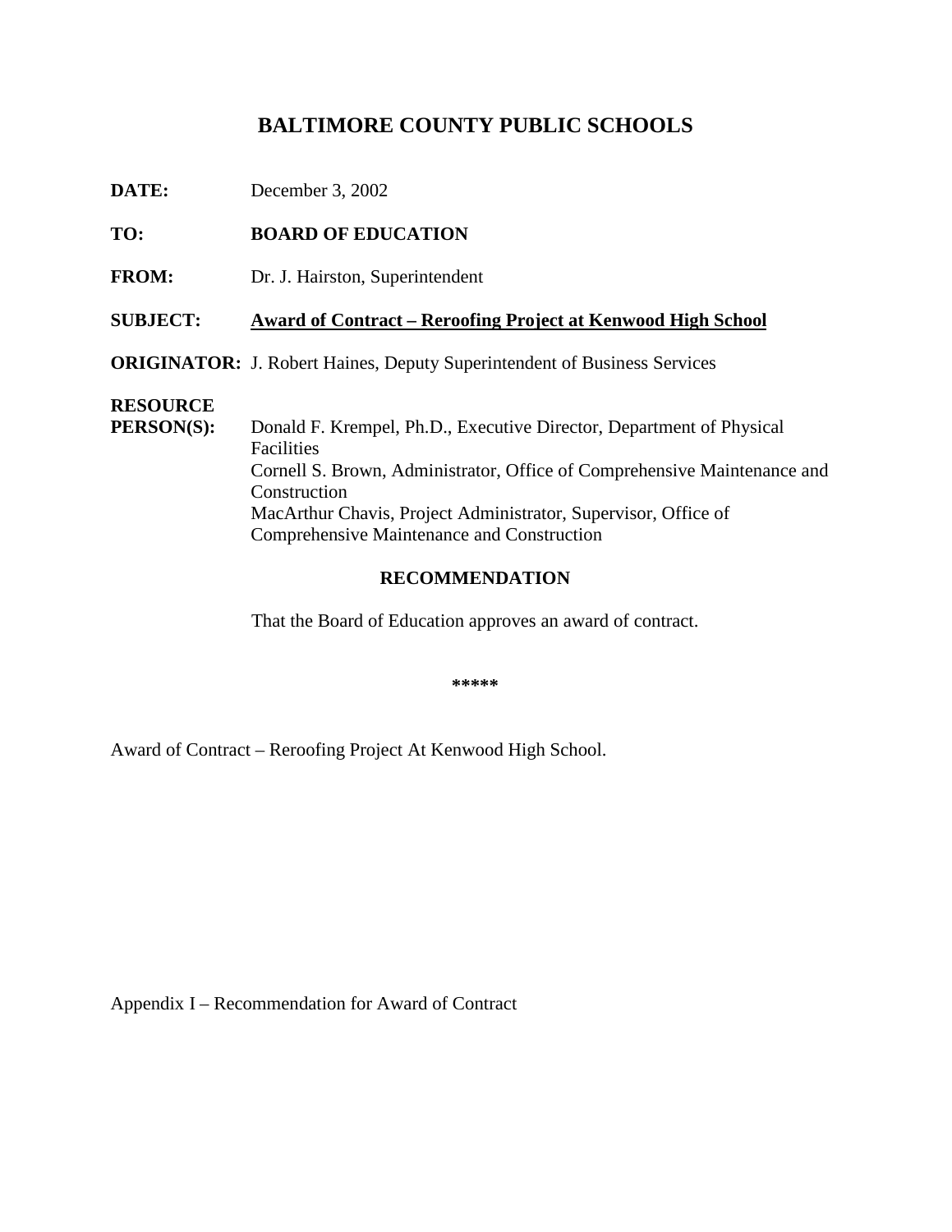# **AppendixI**

#### **Recommendation for Award of Contract Reroofing Project – Kenwood High School December 3, 2002**

OnNovember 14, 2002, ten (10) bids were received for the reroofing project at Kenwood High School - Bid#RHA -303-03. This project consists of replacing the existing roofing with a new four -ply, built -up roofing system. A summary of the bids received is attached. Based on the bids received, the Department of Physical Facilities recommends an award of contract to Vatica Contracting , Inc., the lowest responsive bidder, in the amount of \$851,540.00 for the Base Bid plus Add Alternates #1 and #3. These add alternates include reroofing the canopy between the main building and the technical education building and reroofing the technical education building.

At this time, we also request approval of a 10% Change Order Allocation in the amount of \$85,154.00 to cover any unforeseen conditions and minor changes to the contract, to be authorized and approved by the Building Committee in acc ordance with Board Policy.

Funding for this project is available in Capital Budget Project #671 - Roof Rehabilitation.

APPROVED: **Executive Director**